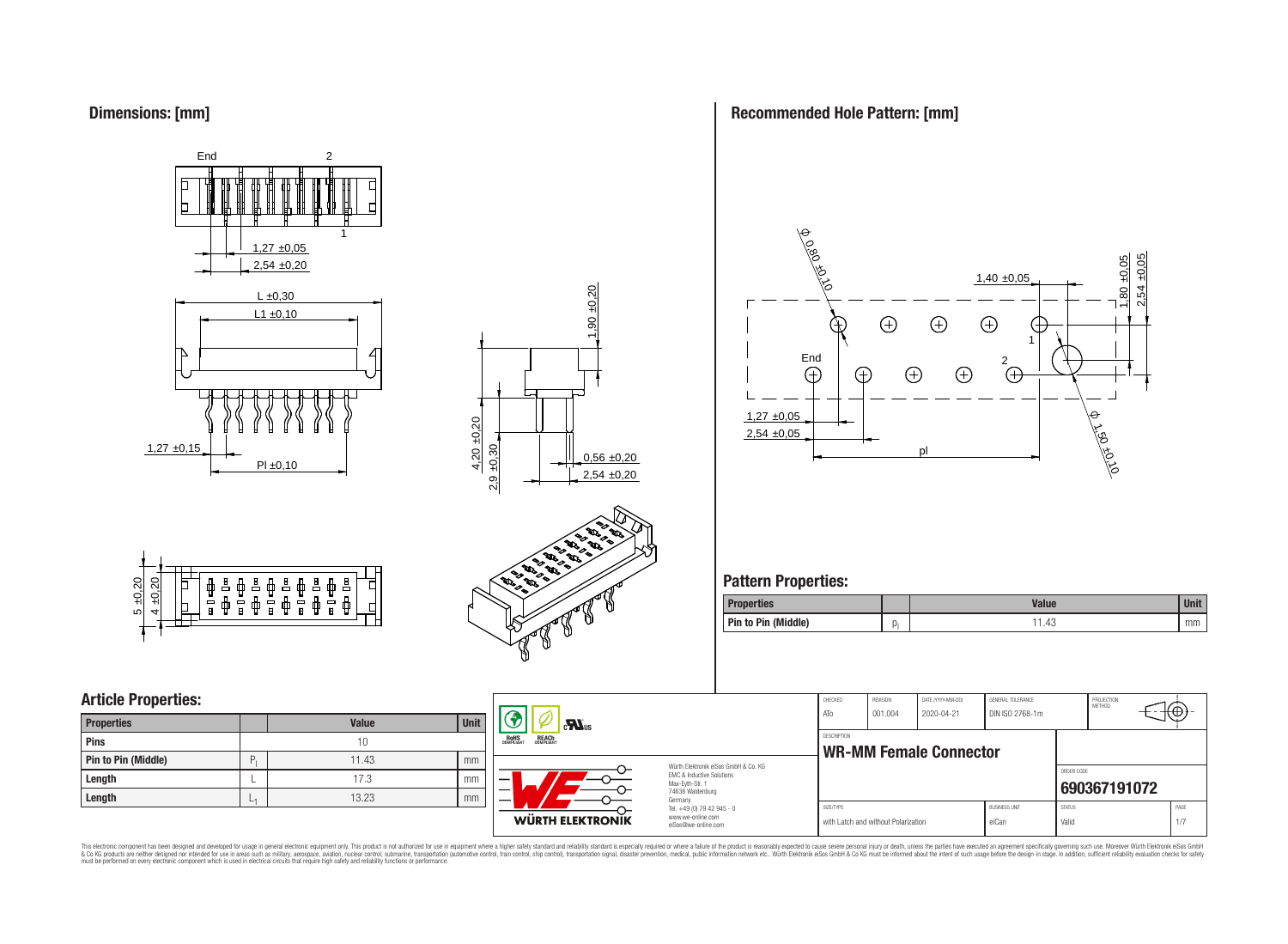### **Kind Properties:**

| <b>Properties</b> |   | <b>Test conditions</b> | <b>Value</b> | <b>Unit</b> |  |  |  |
|-------------------|---|------------------------|--------------|-------------|--|--|--|
| <b>Pitch</b>      | D | per Row                | 2.54         | mm          |  |  |  |
| <b>Durability</b> |   | 25 Mating cycles       |              |             |  |  |  |
| Gender            |   | Female                 |              |             |  |  |  |

# **Material Properties:**

| <b>Insulator Material</b>            | PBT                   |
|--------------------------------------|-----------------------|
| <b>Insulator Flammability Rating</b> | $UL94V-0$             |
| <b>Insulator Color</b>               | Red                   |
| <b>Contact Material</b>              | Phosphor Bronze       |
| <b>Contact Plating</b>               | Matte Tin over Nickel |
| <b>Contact Type</b>                  | Stamped               |

### **General Information:**

| Operating Temperature |  |
|-----------------------|--|
|-----------------------|--|

-40 up to +105 °C

# **Electrical Properties:**

| <b>Properties</b>            |           | <b>Test conditions</b> | <b>Value</b> | <b>Unit</b> | Tol. |
|------------------------------|-----------|------------------------|--------------|-------------|------|
| <b>Rated Current</b>         |           | per Pin (PCB)          | 1.5          | Α           |      |
| <b>Working Voltage</b>       |           |                        | 100          | V(AC)       |      |
| <b>Withstanding Voltage</b>  |           | min                    | 500          | V(AC)       |      |
| <b>Contact Resistance</b>    | R         |                        | 10           | $m\Omega$   | max. |
| <b>Insulation Resistance</b> | $R_{ISO}$ |                        | 1000         | MΩ          | min. |

# **Certification:**

| <b>RoHS Approval</b>  | Compliant [2011/65/EU&2015/863]     |
|-----------------------|-------------------------------------|
| <b>REACh Approval</b> | Conform or declared [(EC)1907/2006] |
| cULus Approval        | F323964                             |

#### CHECKED REVISION DATE (YYYY-MM-DD) GENERAL TOLERANCE PROJECTION<br>METHOD (⊕ ATo 001.004 2020-04-21 DIN ISO 2768-1m  $\mathbf{M}$ <sub>us</sub> DESCRIPTION RoH<sub>S</sub> **WR-MM Female Connector** Würth Elektronik eiSos GmbH & Co. KG ORDER CODE EMC & Inductive Solutions Max-Eyth-Str. 1 **[690367191072](https://katalog.we-online.de/en/em/WR-MM/690367191072)** 74638 Waldenburg Germany Tel. +49 (0) 79 42 945 - 0 SIZE/TYPE BUSINESS UNIT STATUS PAGE www.we-online.com **WÜRTH ELEKTRONIK** with Latch and without Polarization eiCan valid Valid Valid 2/7 eiSos@we-online.com

# This electronic component has been designed and developed for usage in general electronic equipment only. This product is not authorized for subserved requipment where a higher selection equipment where a higher selection

# **Specific Recommendation:**

In order to handle products correctly, please download our precaution guide which is available under "Tutorials" on our Homepage: www. we-online.com/precaution\_wr-mm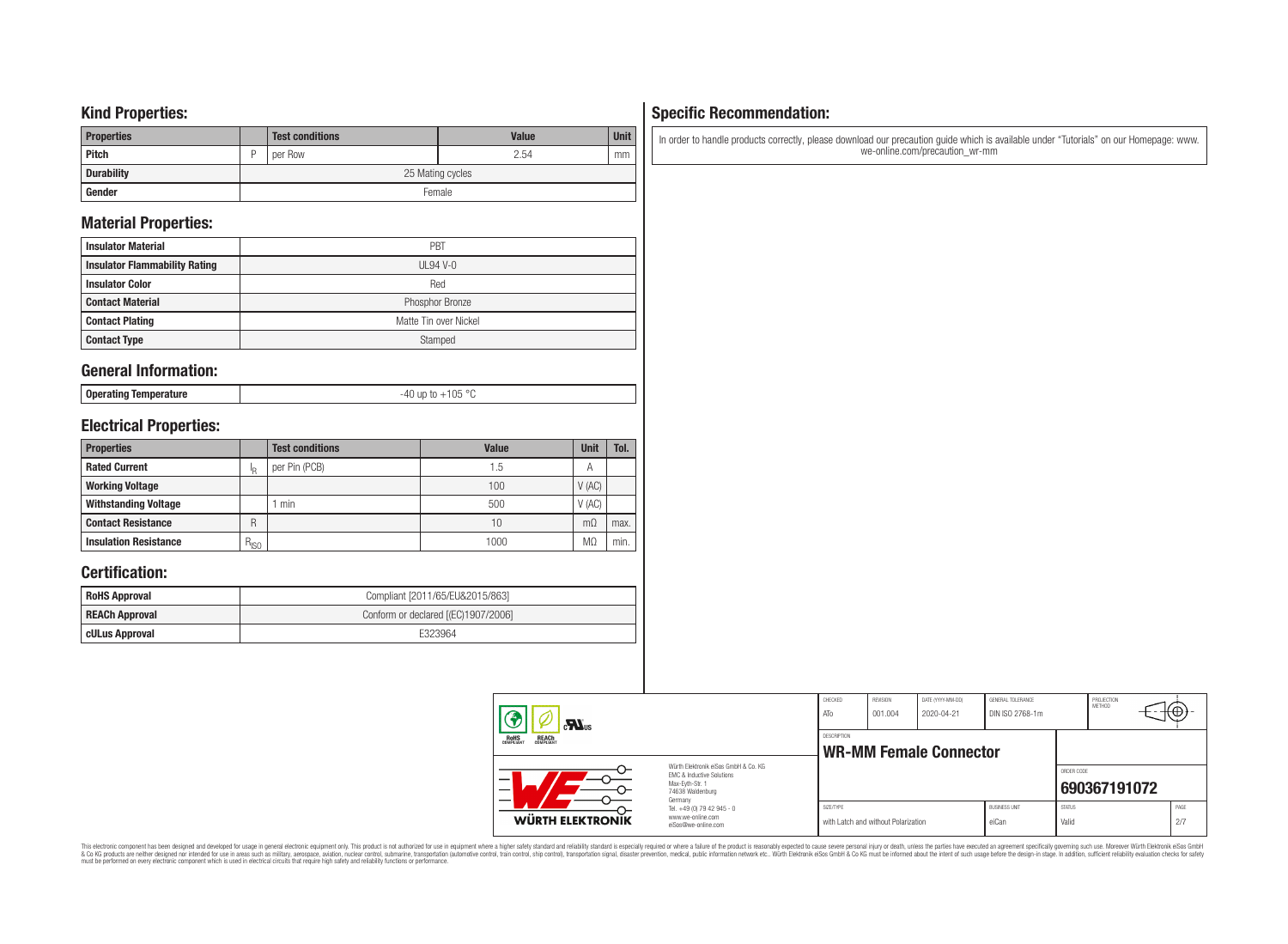





NB: Actual packaging may slightly differ from datasheet

| $L_{TUB}$ (mm) | $ {\mathsf W}_{\mathsf{TUB}}\>(\mathsf{mm}) $ | $H_{TUB}$ (mm) | $T_{TUB}$ (mm) | Packaging<br>Unit | Material |
|----------------|-----------------------------------------------|----------------|----------------|-------------------|----------|
| I typ          | <b>LVI</b>                                    | l tvo          | typ            | <b>IDCS</b>       |          |
| 600            | L.5                                           | IO.            | U.             |                   | Plastic  |

| $\mathbf{M}$ us<br><b>ROHS</b><br>COMPLIANT<br><b>REACH</b><br>COMPLIANT |                                                                                                          | CHECKED<br>ATO                                      | <b>REVISION</b><br>001.004          | DATE (YYYY-MM-DD)<br>2020-04-21 | GENERAL TOLERANCE<br>DIN ISO 2768-1m |                        | PROJECTION<br>METHOD | tΨ          |
|--------------------------------------------------------------------------|----------------------------------------------------------------------------------------------------------|-----------------------------------------------------|-------------------------------------|---------------------------------|--------------------------------------|------------------------|----------------------|-------------|
|                                                                          |                                                                                                          | <b>DESCRIPTION</b><br><b>WR-MM Female Connector</b> |                                     |                                 |                                      |                        |                      |             |
|                                                                          | Würth Flektronik eiSos GmbH & Co. KG<br>FMC & Inductive Solutions<br>Max-Eyth-Str. 1<br>74638 Waldenburg |                                                     |                                     |                                 |                                      | ORDER CODE             | 690367191072         |             |
| WÜRTH ELEKTRONIK                                                         | Germany<br>Tel. +49 (0) 79 42 945 - 0<br>www.we-online.com<br>eiSos@we-online.com                        | SIZE/TYPE                                           | with Latch and without Polarization |                                 | <b>BUSINESS UNIT</b><br>eiCan        | <b>STATUS</b><br>Valid |                      | PAGE<br>3/7 |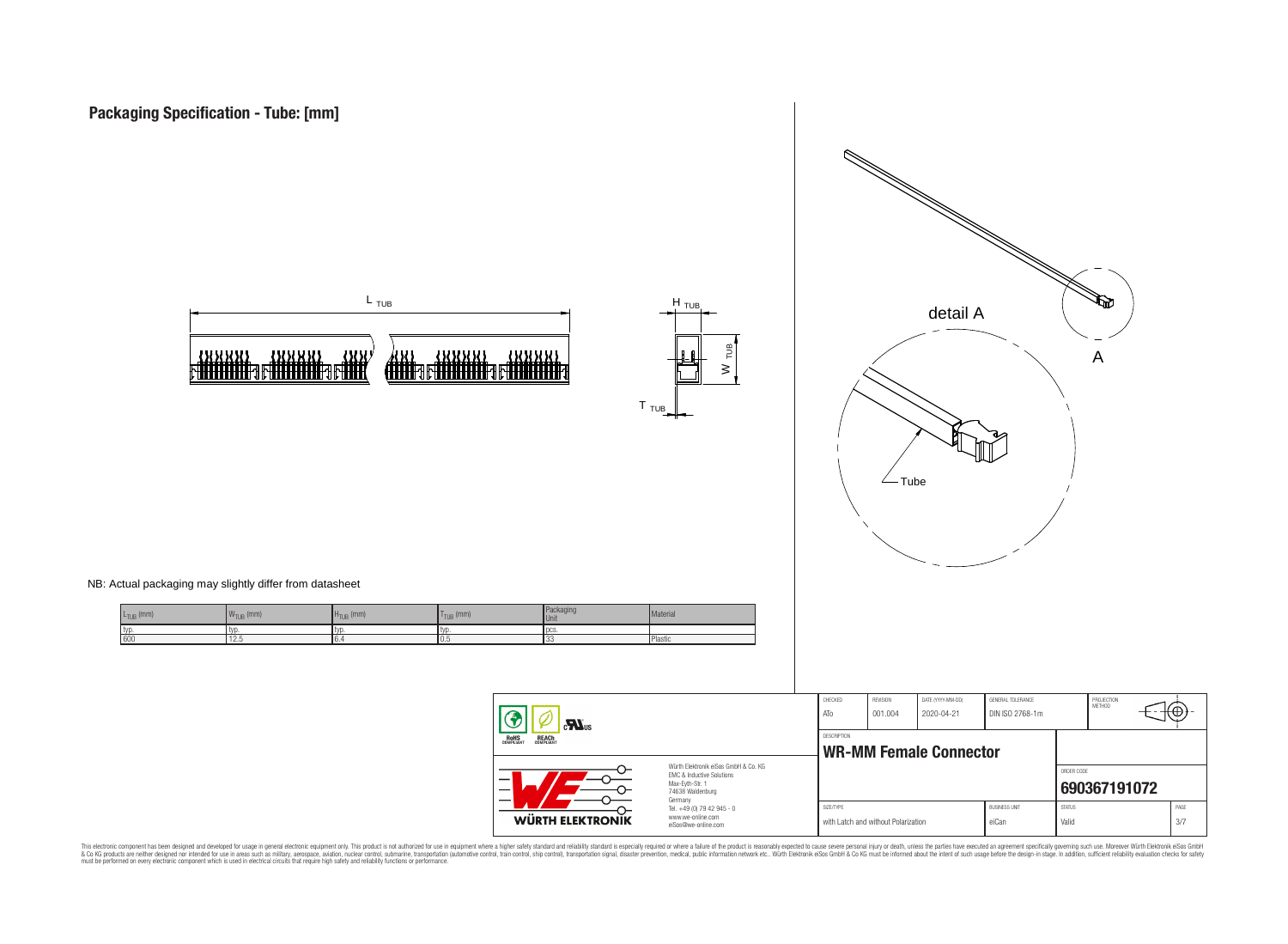

NB: Actual packaging may slightly differ from datasheet

| $\cdot$ (mm) | $W_{\text{in}}$ (mm) | $H_{IC}$ (mm) | $L_{\cap}$ (mm) | $Wc$ (mm) | $Ho$ (mm)        | No. of tube<br>per outer packaging | <b>Outer</b><br>packaging unit | Material     |
|--------------|----------------------|---------------|-----------------|-----------|------------------|------------------------------------|--------------------------------|--------------|
| tvi          | ΙVΟ                  | l typ         | l tvr           | l tvo     | l typ            | l tube.                            | l pcs.                         |              |
| 607          | 60                   | 102           | 630             | 150       | $\sim$<br>1 Z.JU | 124f<br><b>LTU</b>                 | 7920                           | <b>Paper</b> |

| $\mathbf{r}$                                          |                                                                                                                     | CHECKED<br>ATo     | <b>REVISION</b><br>001.004          | DATE (YYYY-MM-DD)<br>2020-04-21 | GENERAL TOLERANCE<br>DIN ISO 2768-1m |                        | PROJECTION<br><b>METHOD</b> | tФ          |  |
|-------------------------------------------------------|---------------------------------------------------------------------------------------------------------------------|--------------------|-------------------------------------|---------------------------------|--------------------------------------|------------------------|-----------------------------|-------------|--|
| <b>ROHS</b><br>COMPLIANT<br><b>REACH</b><br>COMPLIANT |                                                                                                                     | <b>DESCRIPTION</b> |                                     | <b>WR-MM Female Connector</b>   |                                      |                        |                             |             |  |
|                                                       | Würth Flektronik eiSos GmbH & Co. KG<br>EMC & Inductive Solutions<br>Max-Eyth-Str. 1<br>74638 Waldenburg<br>Germany |                    |                                     |                                 |                                      | ORDER CODE             | 690367191072                |             |  |
| WÜRTH ELEKTRONIK                                      | Tel. +49 (0) 79 42 945 - 0<br>www.we-online.com<br>eiSos@we-online.com                                              | SIZE/TYPE          | with Latch and without Polarization |                                 | <b>BUSINESS UNIT</b><br>eiCan        | <b>STATUS</b><br>Valid |                             | PAGE<br>4/7 |  |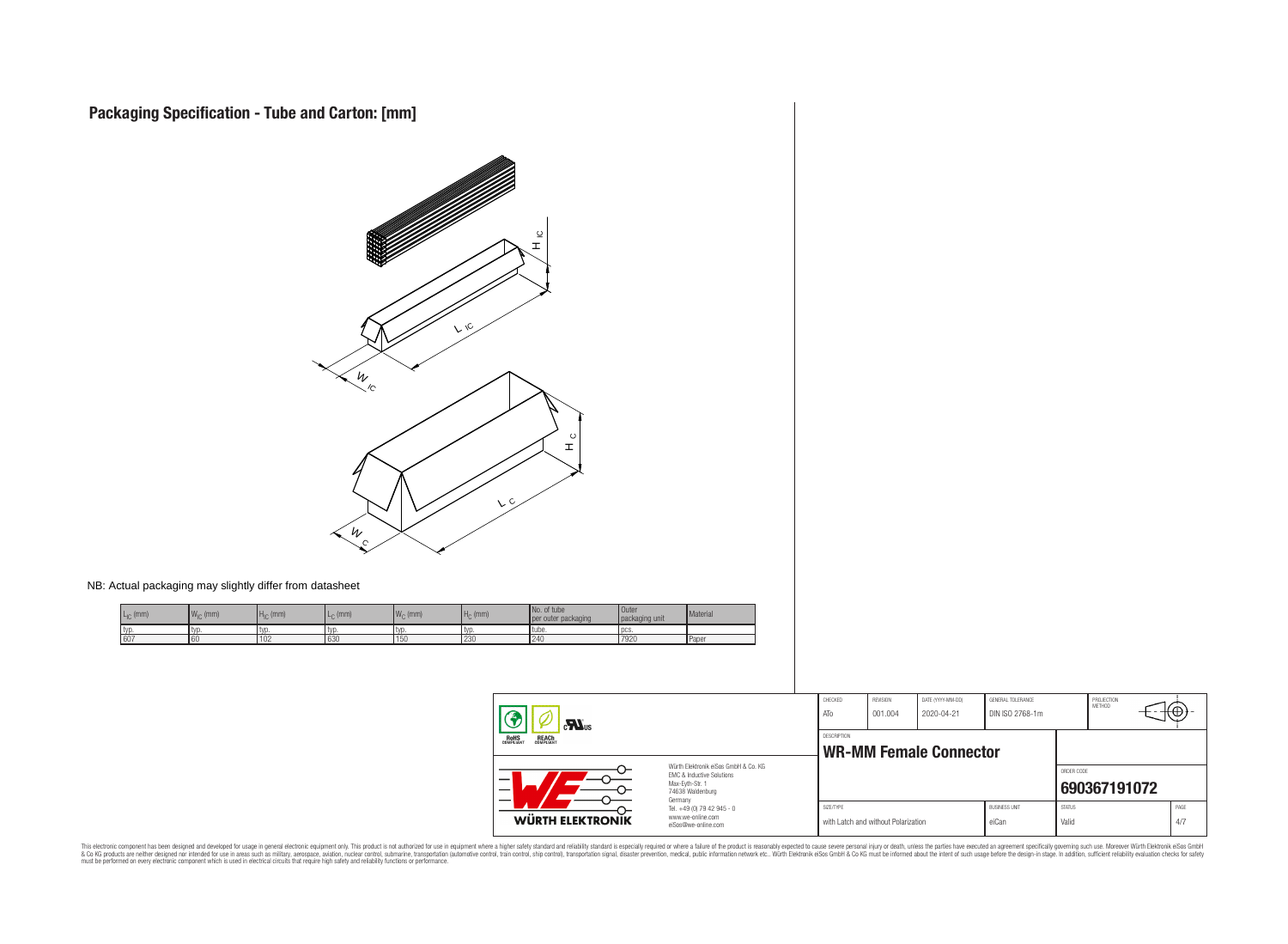# **Classification Wave Soldering Profile:**



----- min temperature procedure

----- max temperature procedure

# **Classification Wave Soldering Profile:**

| <b>Profile Feature</b>                             |                | <b>Pb-Free Assembly</b>                     | <b>Sn-Pb Assembly</b>                       |  |  |
|----------------------------------------------------|----------------|---------------------------------------------|---------------------------------------------|--|--|
| Preheat Temperature Min <sup>1)</sup>              | s min          | 100 °C                                      | 100 °C                                      |  |  |
| <b>Preheat Temperature Typical</b>                 | s typical      | 120 °C                                      | 120 °C                                      |  |  |
| <b>Preheat Temperature Max</b>                     | s max          | 130 °C                                      | 130 °C                                      |  |  |
| Preheat Time $t_s$ from $T_{s,min}$ to $T_{s,max}$ | $t_{s}$        | 70 seconds                                  | 70 seconds                                  |  |  |
| Ramp-up Rate                                       | ΔΤ             | 150 $\degree$ C max.                        | 150 $\degree$ C max.                        |  |  |
| <b>Peak Temperature</b>                            | $T_{\text{D}}$ | $250 °C - 260 °C$                           | $235 °C - 260 °C$                           |  |  |
| Time of actual peak temperature                    | $t_{p}$        | max. 10 seconds<br>max. 5 seconds each wave | max. 10 seconds<br>max. 5 seconds each wave |  |  |
| Ramp-down Rate, Min                                |                | $\sim$ 2 K/ second                          | $\sim$ 2 K/ second                          |  |  |
| Ramp-down Rate, Typical                            |                | $\sim$ 3.5 K/ second                        | $\sim$ 3.5 K/ second                        |  |  |
| Ramp-down Rate, Max                                |                | $\sim$ 5 K/ second                          | $\sim$ 5 K/ second                          |  |  |
| Time 25 $\degree$ C to 25 $\degree$ C              |                | 4 minutes                                   | 4 minutes                                   |  |  |

1) refer to EN61760-1:2006

refer to EN61760-1:2006

| $c_{\text{N}}$ <sub>us</sub>                          |                                                                                                                     | CHECKED<br>ATo | REVISION<br>001.004                 | DATE (YYYY-MM-DD)<br>2020-04-21 | GENERAL TOLERANCE<br>DIN ISO 2768-1m |                        | PROJECTION<br><b>METHOD</b> | ΉΨ.         |  |
|-------------------------------------------------------|---------------------------------------------------------------------------------------------------------------------|----------------|-------------------------------------|---------------------------------|--------------------------------------|------------------------|-----------------------------|-------------|--|
| <b>ROHS</b><br>COMPLIANT<br><b>REACH</b><br>COMPLIANT |                                                                                                                     | DESCRIPTION    | <b>WR-MM Female Connector</b>       |                                 |                                      |                        |                             |             |  |
|                                                       | Würth Elektronik eiSos GmbH & Co. KG<br>EMC & Inductive Solutions<br>Max-Evth-Str. 1<br>74638 Waldenburg<br>Germany |                |                                     |                                 |                                      | ORDER CODE             | 690367191072                |             |  |
| WÜRTH ELEKTRONIK                                      | Tel. +49 (0) 79 42 945 - 0<br>www.we-online.com<br>eiSos@we-online.com                                              | SIZE/TYPE      | with Latch and without Polarization |                                 | <b>BUSINESS UNIT</b><br>eiCan        | <b>STATUS</b><br>Valid |                             | PAGE<br>5/7 |  |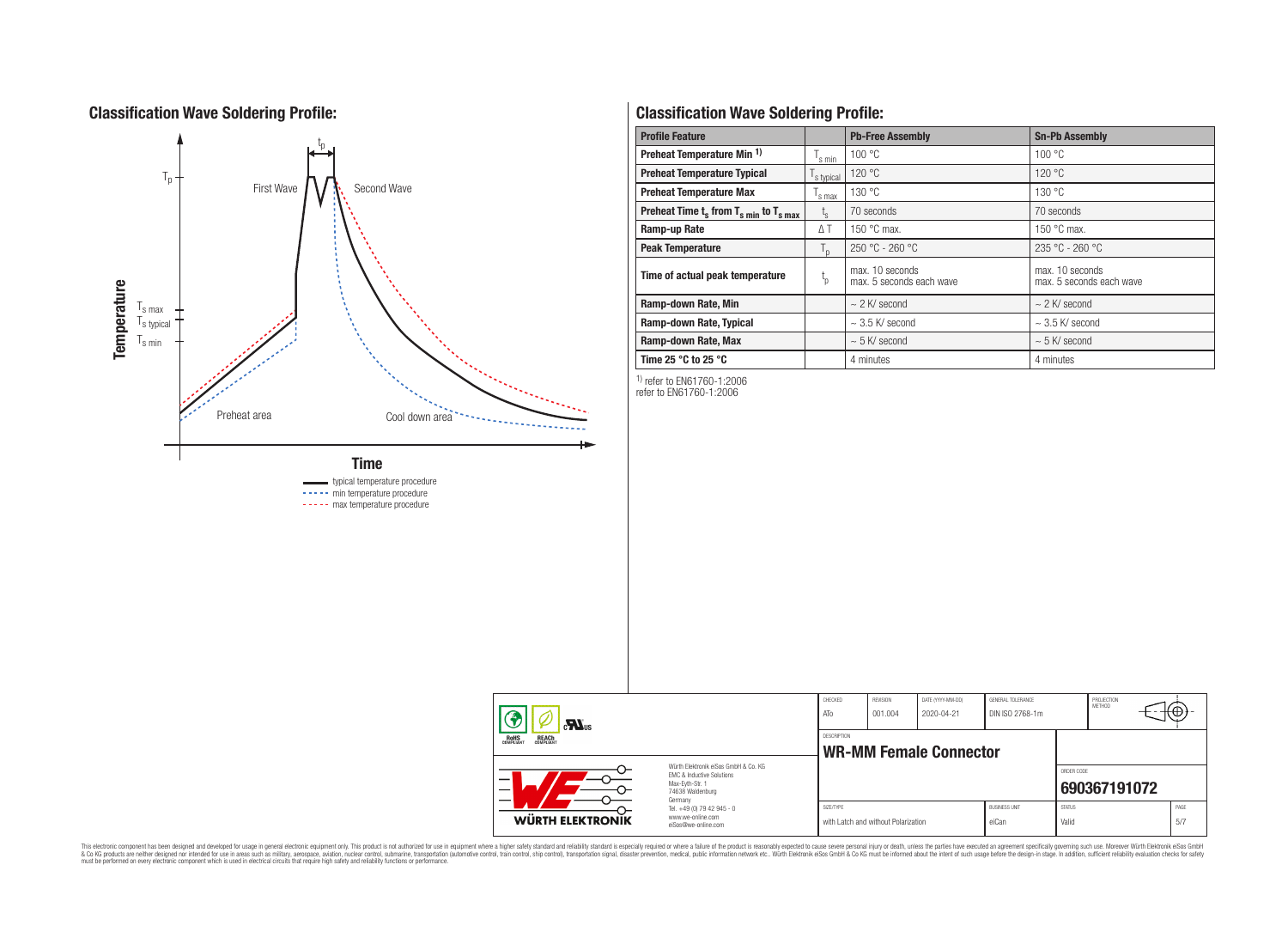# **Cautions and Warnings:**

### **The following conditions apply to all goods within the product series of the Connectors of Würth Elektronik eiSos GmbH & Co. KG:**

### **General:**

- This mechanical component is designed and manufactured for use in general electronic equipment.
- Würth Elektronik must be asked for written approval (following the PPAP procedure) before incorporating the components into any equipment in fields such as military, aerospace, aviation, nuclear control, submarine, transportation (automotive control, train control, ship control), transportation signal, disaster prevention, medical, public information network, etc. where higher safety and reliability are especially required and/or if there is the possibility of direct damage or human injury.
- Mechanical components that will be used in safety-critical or high-reliability applications, should be pre-evaluated by the customer.
- The mechanical component is designed and manufactured to be used within the datasheet specified values. If the usage and operation conditions specified in the datasheet are not met, the component may be damaged or dissolved.
- Do not drop or impact the components, the component may be damaged.
- Prevent any damage or scratches on the component, especially on the actuator.
- Direct mechanical impact to the product shall be prevented (e.g overlapping of the PCB's).
- Würth Elektronik products are qualified according to international standards, which are listed in each product reliability report. Würth Elektronik does not warrant any customer qualified product characteristics beyond Würth Elektroniks' specifications, for its validity and sustainability over time.
- The responsibility for the applicability of the customer specific products and use in a particular customer design is always within the authority of the customer. All technical specifications for standard products do also apply to customer specific products.
- The mechanical component is designed to be used along with Würth Elektronik counterparts and tools. Würth Elektronik cannot ensure the reliability of these components while being used with other products.

### **Product Specific:**

### Soldering:

- The solder profile must comply with the technical product specifications. All other profiles will void the warranty.
- All other soldering methods are at the customers' own risk.

### Cleaning and Washing:

- Washing agents used during the production to clean the customer application might damage or change the characteristics of the component, body, pins and termination. Washing agents may have a negative effect on the long-term functionality of the product.
- Using a brush during the cleaning process may deform function relevant areas. Therefore, we do not recommend using a brush during the PCB cleaning process.

#### Potting and Coating:

• If the product is potted in the customer application, the potting material might shrink or expand during and after hardening. Shrinking could lead to an incomplete seal, allowing contaminants into the components. Expansion could damage the components. We recommend a manual inspection after potting or coating to avoid these effects.

### **Storage Conditions:**

- A storage of Würth Elektronik products for longer than 12 months is not recommended. Within other effects, the terminals may suffer degradation, resulting in bad solderability. Therefore, all products shall be used within the period of 12 months based on the day of shipment.
- Do not expose the components to direct sunlight.
- The storage conditions in the original packaging are defined according to DIN EN 61760-2.
- The storage conditions stated in the original packaging apply to the storage time and not to the transportation time of the components.

### **Handling:**

- Do not repeatedly operate the component with excessive force. It may damage or deform the component resulting in malfunction.
- In the case a product requires particular handling precautions, in addition to the general recommendations mentioned here before, these will appear on the product datasheet.

These cautions and warnings comply with the state of the scientific and technical knowledge and are believed to be accurate and reliable. However, no responsibility is assumed for inaccuracies or incompleteness.

| $\mathbf{r}$<br><b>REACH</b><br>COMPLIANT<br>ROHS<br>COMPLIANT<br>Würth Flektronik eiSos GmbH & Co. KG<br>FMC & Inductive Solutions<br>_<br>Max-Evth-Str. 1<br>74638 Waldenburg<br>Germany |                                                                        | CHECKED<br>ATo                               | REVISION<br>001.004                 | DATE (YYYY-MM-DD)<br>2020-04-21 | GENERAL TOLERANCE<br>DIN ISO 2768-1m |                        | PROJECTION<br>METHOD |  | ₩           |
|--------------------------------------------------------------------------------------------------------------------------------------------------------------------------------------------|------------------------------------------------------------------------|----------------------------------------------|-------------------------------------|---------------------------------|--------------------------------------|------------------------|----------------------|--|-------------|
|                                                                                                                                                                                            |                                                                        | DESCRIPTION<br><b>WR-MM Female Connector</b> |                                     |                                 |                                      |                        |                      |  |             |
|                                                                                                                                                                                            |                                                                        |                                              |                                     |                                 |                                      | ORDER CODE             | 690367191072         |  |             |
| <b>WÜRTH ELEKTRONIK</b>                                                                                                                                                                    | Tel. +49 (0) 79 42 945 - 0<br>www.we-online.com<br>eiSos@we-online.com | SIZE/TYPE                                    | with Latch and without Polarization |                                 | <b>BUSINESS UNIT</b><br>eiCan        | <b>STATUS</b><br>Valid |                      |  | PAGE<br>6/7 |

This electronic component has been designed and developed for usage in general electronic equipment only. This product is not authorized for use in equipment where a higher safety standard and reliability standard si espec & Ook product a label and the membed of the seasuch as marked and as which such a membed and the such assume that income in the seasuch and the simulation and the such assume that include to the such a membed and the such